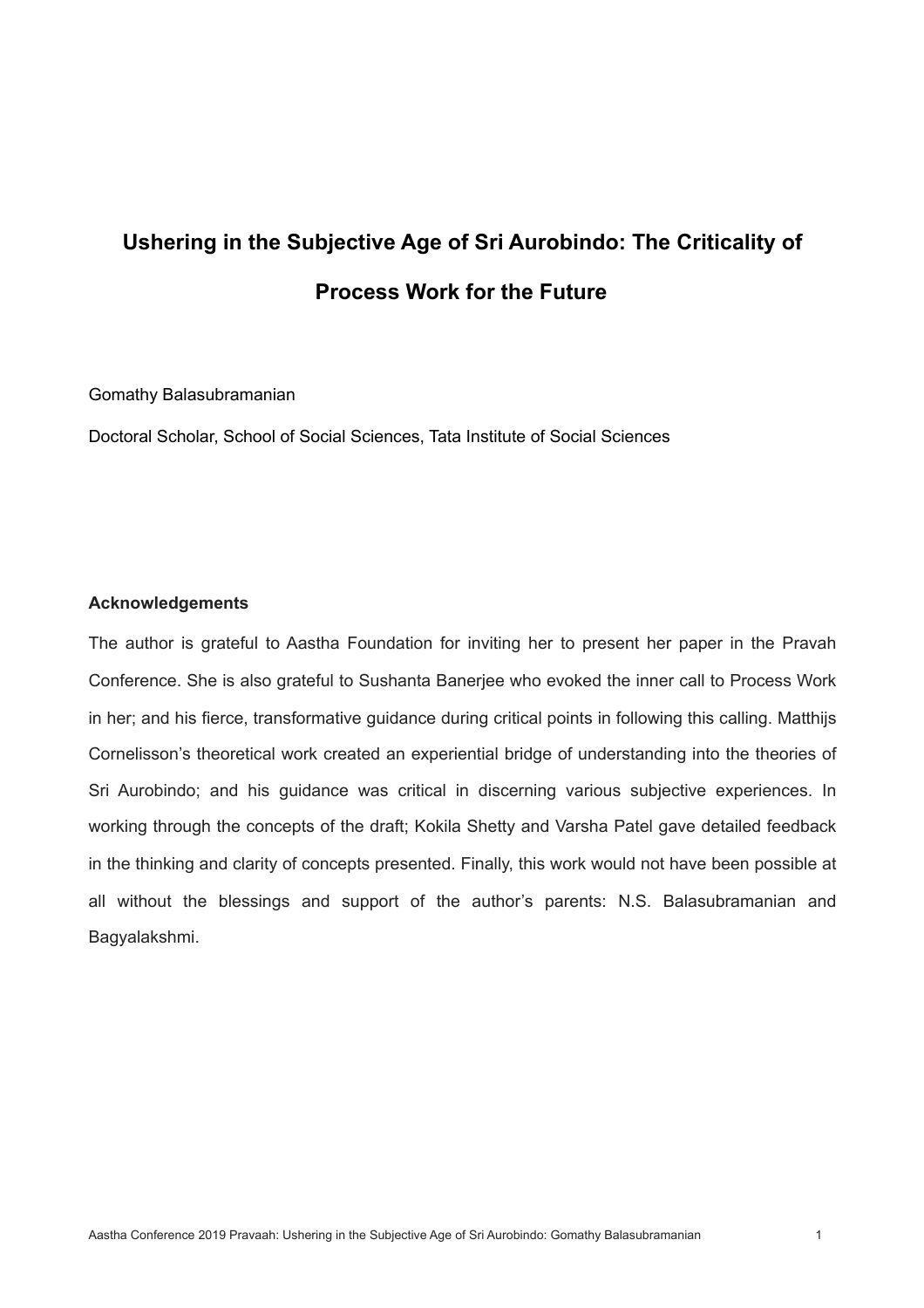# **Ushering in the Subjective Age of Sri Aurobindo: The Criticality of Process Work for the Future**

#### **Abstract**

Sri Aurobindo theorises that in the future, human civilisations and cultures across the world will turn inwards for knowledge; ushering in the Subjective Age following the current Individualist Rational Age. This Subjective age will integrate the objective epistemologies of rational enquiry of our current times; with subjective epistemologies of the subliminal worlds and the inner being. Against this vast theoretical canvas, this paper focuses on the potential of Process Work as a discipline of Applied Behavioural Sciences to contribute to this inward civilisational turn through its experiential knowledge of individuals, groups, and societies; which transcends and integrates the rational mind to arrive upon greater and greater planes of Truth, Consciousness and Bliss. To illustrate this possibility, it draws correspondences between the author's subjective experiences in Labs, particularly Suprarational ones, with the theories of Sri Aurobindo on the personality structure and subjective epistemologies of the inner being. Finally, the paper contextualises the potential of Process Work as a Discipline with aspiration to realise individual and collective evolution and contribute significantly in the future.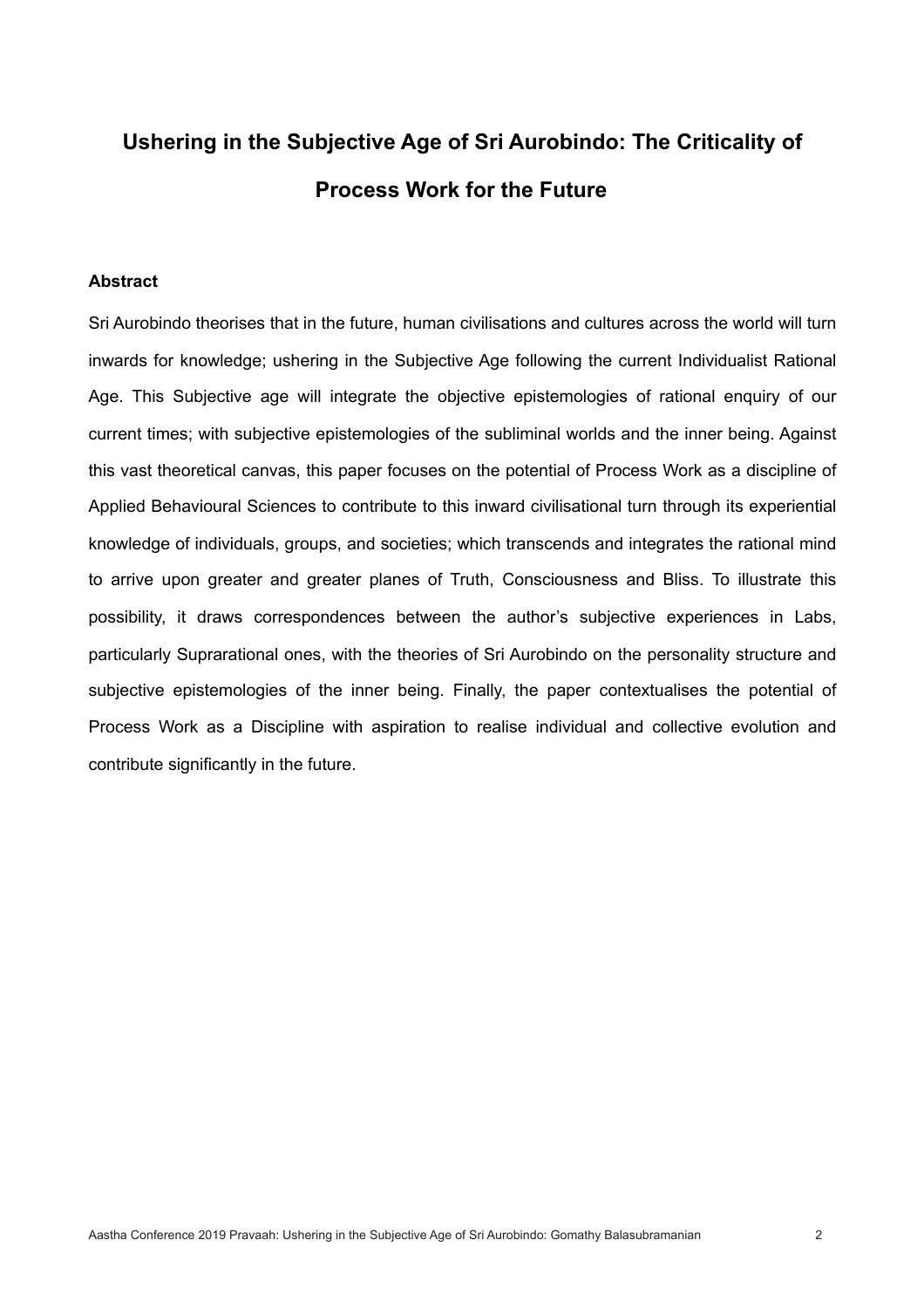#### **1. An Introduction to Process Work**

*"The little plot of our mortality* 

*Touched by this tenant from the heights became* 

*A playground of the living Infinite."* 

(Aurobindo Sri, Savitri, Book of Beginnings, Pg. 22)

Process Work, as an experimental discipline of Applied Behavioural Sciences, has tremendous potential to advance the subjective science of self enquiry as well as enquiry into behaviour of groups, societies and civilisations; which will become critical in future. Based on Sri Aurobindo's theories of subjective epistemologies translated by Corniellson, this paper expands the idea of subjective epistemologies using illustrations of the author's transformative experiences in different Process Work Labs, particularly suprarational experiences. Identifying conceptual correspondences on subjective epistemologies between various lab experiences and Sri Aurobindo's theories is a mammoth task. Thus, this modest, introductory effort is exploratory and subjective, rather than representative and universal.

Defining Process Work as a Discipline of Applied Behavioural Science poses several challenges. The author has worked with various schools of Process Work since 1999 including Sumedhas Academy of Human Context, ISABS based on the Encounter Groups of Carl Rogers in India; Deep Democracy - The Lewis Method based on Mindell's Process Work theories; Otto Scharmer's Presencing; and Monica Sharma's Conscious Full Spectrum. In these approaches, the term "Process Work" covers a wide range of social science theories and methods to evoke experiential learning; including both Eastern philosophies and Western Science. Thus, the Wilderness Solo of U Process, based on Otto Scharmer's theory of Presencing, recommends an intense period of silence and isolation as essential to creating collective, systemic and sustainable solutions.

Some fundamental principles may be found in all Process Work Labs; broadly outlined in Carl Roger's Encounter Groups that is amongst the earliest. Human Process Labs marked a significant departure in Western Psychology and Applied Behavioural Sciences, turning to the additive purpose of self discovery rather than focussing on morbidity and therapy. Learning is through enquiry into the experience of conscious relations with self and others in the "Here and Now"; and includes non-rational elements of the human faculty such as emotions, sensations, intuitions, etc.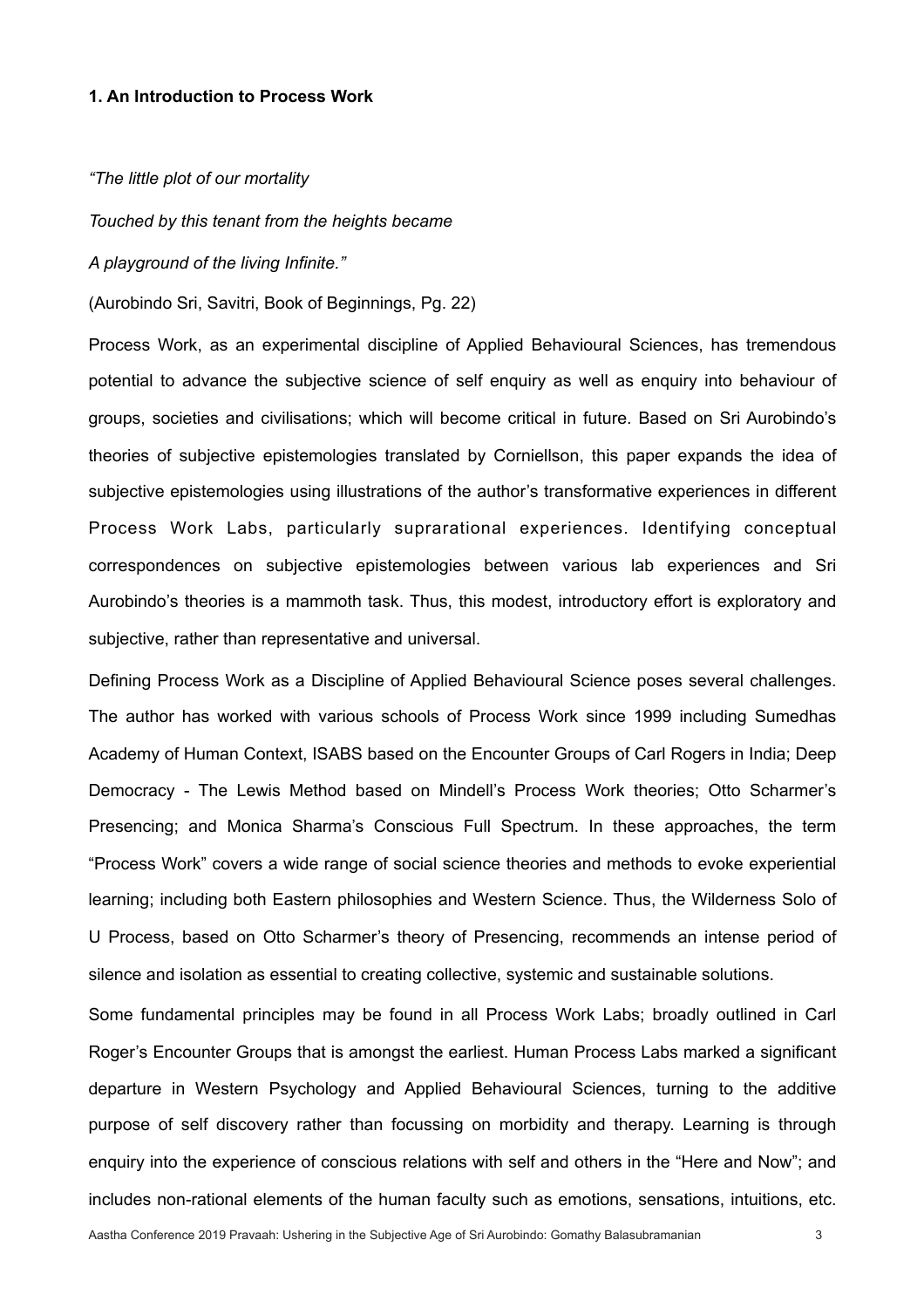The facilitator "holds space" - the structure of the encounter for the collective; so that all members engage equally and freely to address emergent issues. Through conscious engagement, members discover and transform their identity and their relations with others; through a process of owning the disowned in the self and the collective: expression, transformation and/or integration of unacknowledged aspects of identity and experiences.

Engaging with various Process Work Labs with diverse approaches brought to light inner, covert complexes that determined overt identity and behaviour in the author and their transformation over time: such as vital resistance to authority or fear of abandonment; and unconscious and strongly held mental formations such as belief in purity, peripherality of self. For instance, the author first became conscious of her fear of abandonment in relationships in the very first Lab that she attended in 1999; and subsequently discovered and transformed more and more inter-related aspects of this complex; such as the failure to assert self in relations; with the habitual force of this contraction significantly reduced now.

Right from the beginning, the author also had far rarer experiences, from an inner location in Labs; with a differential sense of time and space, an innate silence and stillness, a sense of power and light. Besides being free from the noise and confusion of the daily, surface being - the divisive, rational mind and vital restlessness; these experiences were also distinctly different from emotional "highs" that constitute intense Lab encounters that arise from intense experiences of enlivenment when working with fear, violence and various identity, complexes. These subliminal experiences continued in the author's life in various lab contexts, work and life. Given her rational agnostic orientation, besides the innate transformative quality of these Supra-rational experiences; she also immediately recoiled from fear from the shock of vastnesses revealed; as well as mental confusion resulting in significant distortion of the knowledge revealed.

Theoretically, the conceptualisation of the identity in Sumedhas as comprised of "Being" and "Becoming" allowed a preliminary articulation of these supra-rational experiences. Thus "Being" was the intangible inner self, full of its own natural light, force and delight; which spontaneously responded with joy to a child's smile, immersed itself in the beauty of a sunrise, experienced the silence in the high mountains. "Becoming" was the manifestation of "Being" in the objective world; including all external aspects of human experience including social identity, work roles, etc. "Relatedness" referred to the underlying inner unity between individuals; while "Relationships"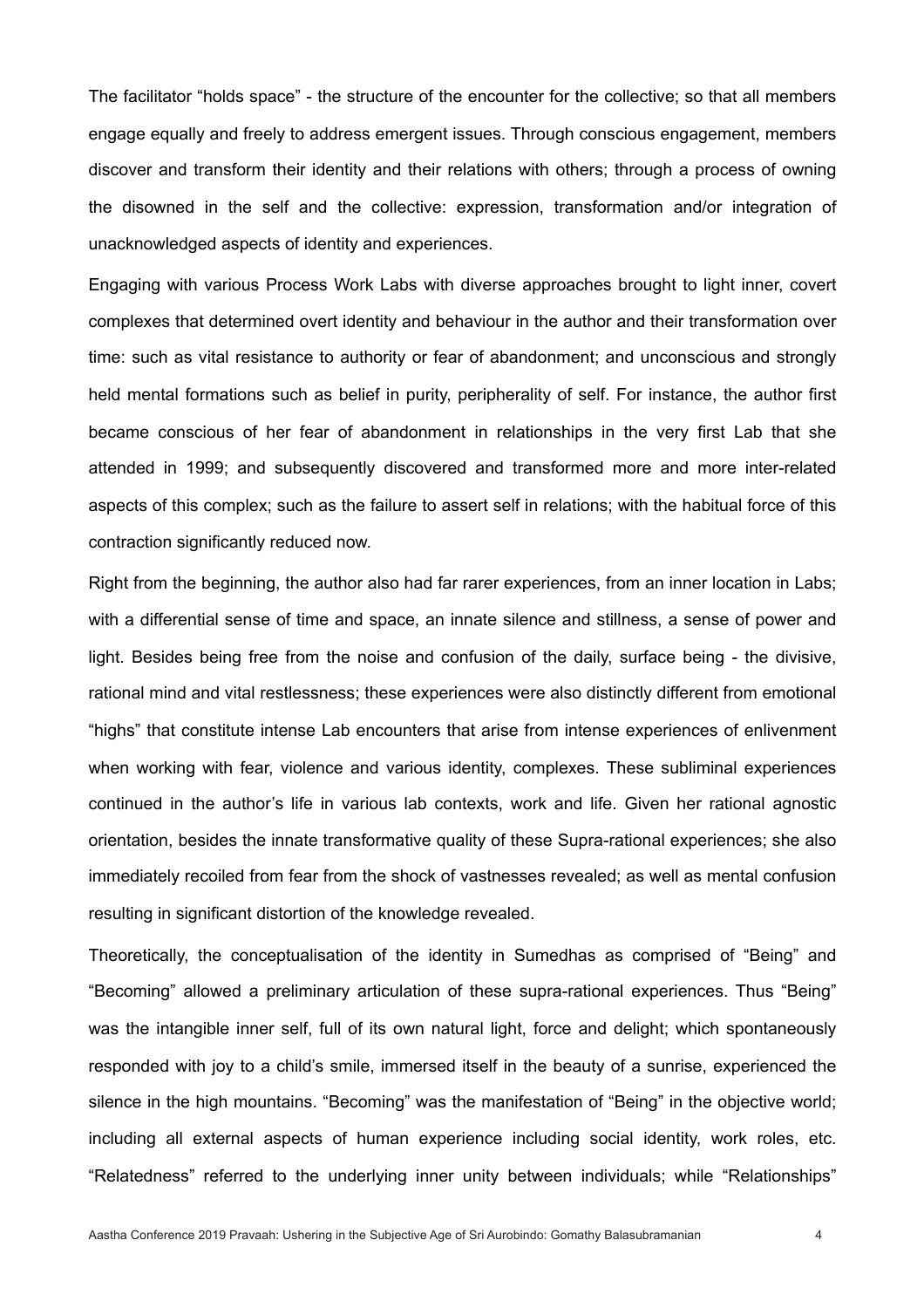were constituted externally by social institutions, norms and roles; and internally by complexes and personality traits.

Deeper enquiry into religious texts and western psychology were only partially illuminative; and significant, refinement and expansion of the mind to comprehend these experiences was possible only in 2014, when the author attended a workshop conducted in the Indian Psychology Institute; where she was introduced to the revelatory frames of personality structure and the subjective methods of knowledge based on Sri Aurobindo's theories that integrate eastern thought and western science.

#### **2. Illuminating the Theoretical Canvas of Experience**

Historically, western psychology and social sciences was significantly different in both ontology and epistemology from Eastern thought. For the West, the key ontological concern was Matter: the basis of universal existence and phenomena from which human consciousness evolved. In contrast in the East, Consciousness formed the basis of all universal phenomena and was the proper ontological concern of knowledge; including its involution in matter, life and mind as one of its innumerable aspects.

Integrating Vedic Knowledge and Western Social Science philosophy, Sri Aurobindo wrote in profuse detail about the human condition and civilisations, the Divine, Self and Cosmos. Many of his texts are dense, theoretical and precise expositions (rather than religious doctrines) that dispassionately present ideas for further investigation; making them amenable to be examined through various subjective experiences, including supra-rational ones, beyond religious doctrines and their conventions; and limited only by individual capacity of discovery, experience, comprehension and realisation.

On just the human personality, Sri Aurobindo details the parts and statuses of the human personality - the seven chords of the Being; the subjective methods of knowledge arising in each of these parts; and their intersections and combinations with the ascending and descending planes of Consciousness. This paper confines itself only to aspects related to psychological self-discovery of an agnostic, rational individual; moving horizontally from the surface to the Central personality in its statuses on the three planes of Nature including Matter, Life and Mind; and even here only considers these aspects as revealed in the author's partial experiential knowledge. It does not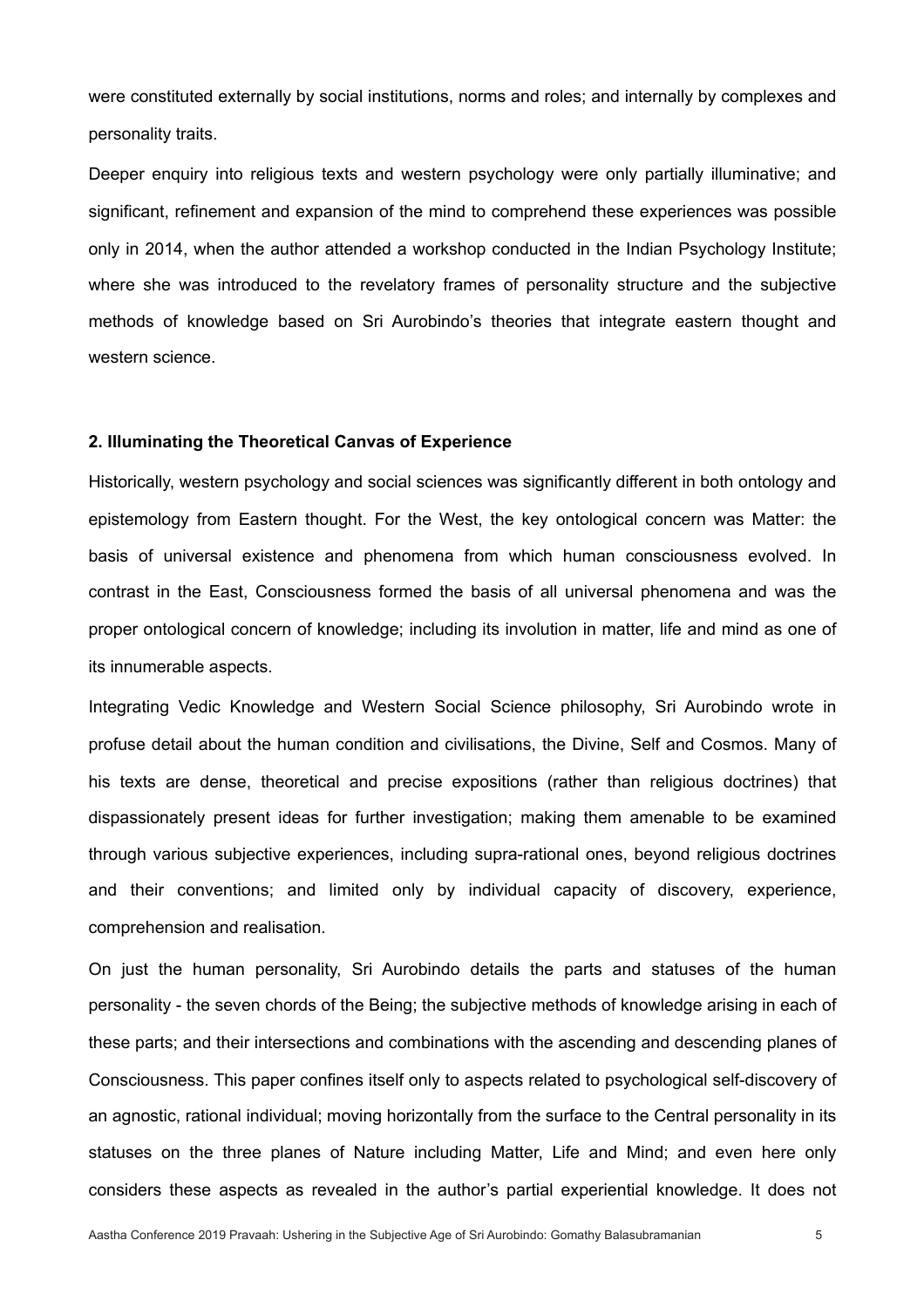include the vertical aspects of the personality including the realms of the higher Mind; as well as the other four chords and planes of Supermind and SatChitAnanda; which are also part of the Integral Personality.

Moving horizontally from out to in, Sri Aurobindo posited that that the personality of an individual is constituted by three aspects: the outer surface being; the inner subtle being / ideal self that is cause and support of the external surface being; and the Central Being (Psyche / Soul / Chaitya Purusha) that upholds the entirety of the human personality. All these aspects of the self operate in the three planes of Nature including matter (body, physical manifestation, sensations), life (vital, will, emotions, force) and mind (thoughts). Location of Consciousness in the intersection of each of these planes of Nature and parts of the Being allows the individual to access knowledge through true, subjective epistemologies.

Sri Aurobindo writing about the fourfold methods of knowledge in Nature says: *"Our surface cognition, our limited and restricted mental way of looking at our self, at our inner movements and at the world outside us and its objects and happenings, is so constituted that it derives in different degrees from a fourfold order of knowledge. The original and fundamental way of knowing, native to the occult self in things, is a knowledge by identity; the second, derivative, is a knowledge by direct contact associated at its roots with a secret knowledge by identity or starting from it, but*  actually separated from its source and therefore powerful but incomplete in its cognition; the third *is a knowledge by separation from the object of observation, but still with a direct contact as its*  support or even a partial identity; the fourth is a completely separative knowledge which relies on a *machinery of indirect contact, a knowledge by acquisition which is yet, without being conscious of it, a rendering or bringing up of the contents of a pre-existent inner awareness and knowledge. A knowledge by identity, a knowledge by intimate direct contact, a knowledge by separative direct contact, a wholly separative knowledge by indirect contact are the four cognitive methods of Nature."*

## *2.1. The Surface Being, Objective Reality, and Surface Subjectivity*

The surface self is constituted by three parts: the thinking self - the mental; the self of life - the vital; and the self of body - the physical. The vital is constituted by life needs and desires such as hunger, sex, etc; cravings and aversions as well as will and ambition; emotions such as love,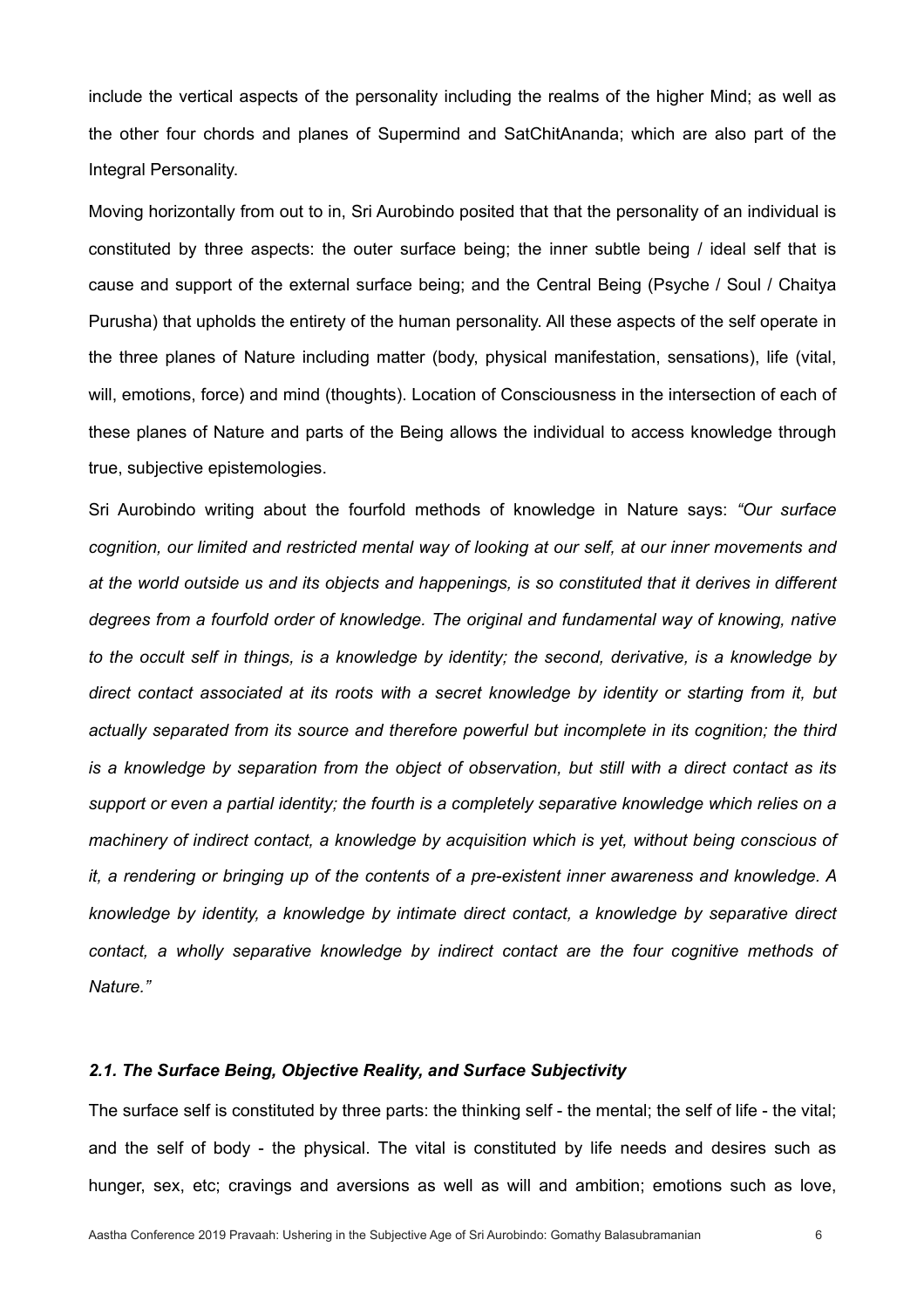hatred, etc.; and the capacity to use the mind for self-expression. The mental self is constituted by the thinking mind (rationality, ethics and aesthetics); and when fully developed governs life and body, as in the cultural man. The rational mind discovers Truth by dividing and categorising it; resulting in the generation of Ignorance.

The development of the mind in human beings allows the development of a surface individual what Sri Aurobindo calls the Ego - mental identity of the self in waking consciousness aided by past memory. This temporary mechanism of Nature individuates the human being; unlike animals governed by vital group/species minds, precise in their obedience to the Nature's laws. The ego in the human being shrouds the self with two kinds of veils: a horizontal veil between the inner and outer self - a division between inner and outer worlds and self and Cosmos; and a vertical veil between the various higher and lower planes of Consciousness.

The most readily accessible knowledge to the surface being is sensory information of external objects; that is based on Indirect, Separative Knowledge that characterises Physical Sciences. Being mediated by the senses, it is indirect; and the object of study is separate from the self studying it. This surface knowledge is sometimes accompanied by intuition from the subtle inner being through indirectly accessing information (sees the picture of the object rather than object itself); which the rational mind takes up its theories. Currently, Western Psychology still relies heavily on material causes for psychological phenomena; as seen in the advances made in Psychiatry and Neuroscience.

Western Psychology has now admitted Knowledge by Separative, Direct Contact; by accepting case histories, journals, self reporting psychometric scales, dreams, etc. as empirical data; allowing a certain degree of surface subjectivity. Such knowledge usually arises from one part of the mind in contact with other parts of the mind, emotions and sensations. For instance, when one becomes angry, and there is no differentiation between self and anger; knowledge is through identity - oneness with the anger. Yet, another part of the mental self (observer, witness) may contact the anger directly without becoming part of it and derive knowledge from this contact. Cornellson compares this method of mental introspection to the naked eye observing the stars.

For the author, mental introspection increased discernment in observing the surface being; such as increased emotional intelligence from observation of the vital surface forces. Observation of the mental mind revealed its content and patterns of thoughts; origin, flow, dispersal and/or integration.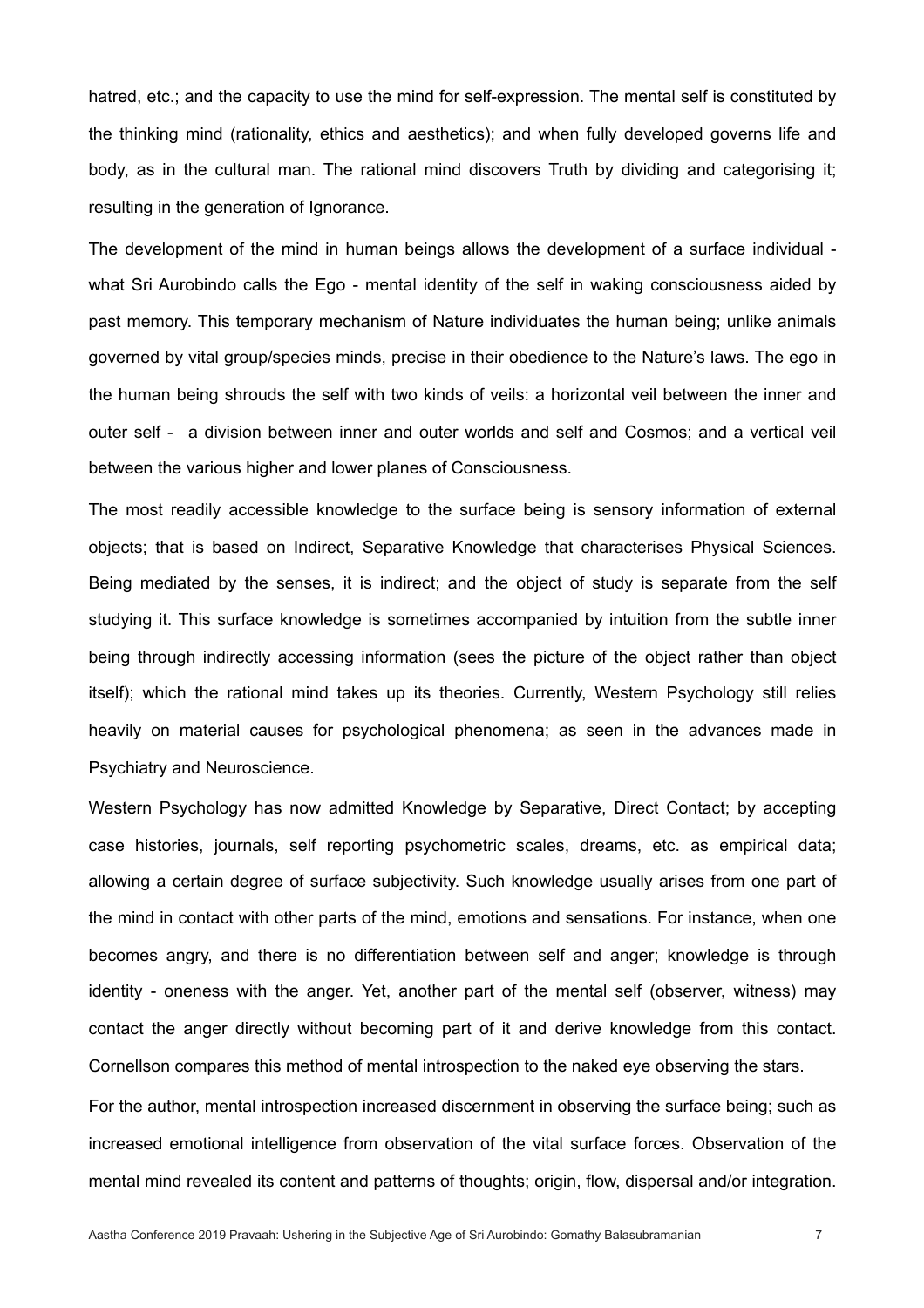However, for the most part, mental introspection often generated partial, contrary and temporary images of the self.

#### *2.2. The Inner Being, Subliminal Realms, and Knowledge by Direct Contact*

Moving inwards, piercing the veil of the mental identity between the inner and outer self, the Inner (Subtle) Being is revealed; from which the surface being originates and is supported in the three planes of mind, matter and life. This inner being acquires vaster and more precise knowledge of the subliminal and the manifest worlds through Direct Contact; usually trickling though the crevices of the veil shrouding the surface being in ordinary life, such as in dreams.

Knowledge of the inner being arises through Direct Contact of the inner being with cosmic, subliminal and manifest worlds: the ascending and descending planes of Consciousness and the mixture of their entities, forces and formations. In these constant encounters, the inner being acts as a dynamo: receiving, emitting and sustaining these formations and forces. The knowledge of the inner being transcends space, time and materiality; and is often classified as occult. Its subtler and more plastic nature makes it possible for the Central being to use it as an instrument of knowledge and action.

To some extent, Western Psychology as an infant science, has partially discovered the cosmic, subliminal world of Sri Aurobindo; such as Jung's theorising of the collective unconscious, archetypes and symbols. Mindell, integrating knowledge from quantum physics and Jungian psychology, posits the "Field Theory": psychological, holonic fields of energy that inter-connect individuals and collectives; and manifests in various forms and forces such as physical sensations, emotions, mental thinking patterns, identities, archetypes, etc. Thus, transformation of a particular force (say conflict amongst members of a group) will also transform the entire field in which it is embedded. The conceptualisation of the subliminal world in Western Psychology however does not completely transcend its origins of morbidity and therapy; and fails to distinguish its forces on various planes, their origins and purposes; and also does not conceptualise clearly the self engaging with these forces.

Entry into the subliminal worlds with its multitude of psychological forces without Divine Grace is risky; and useful only when applied to know the various aspects of the Self and Nature. However, if it is used by the inner vital - the desire soul - for self-affirmation; it poses great risk to individual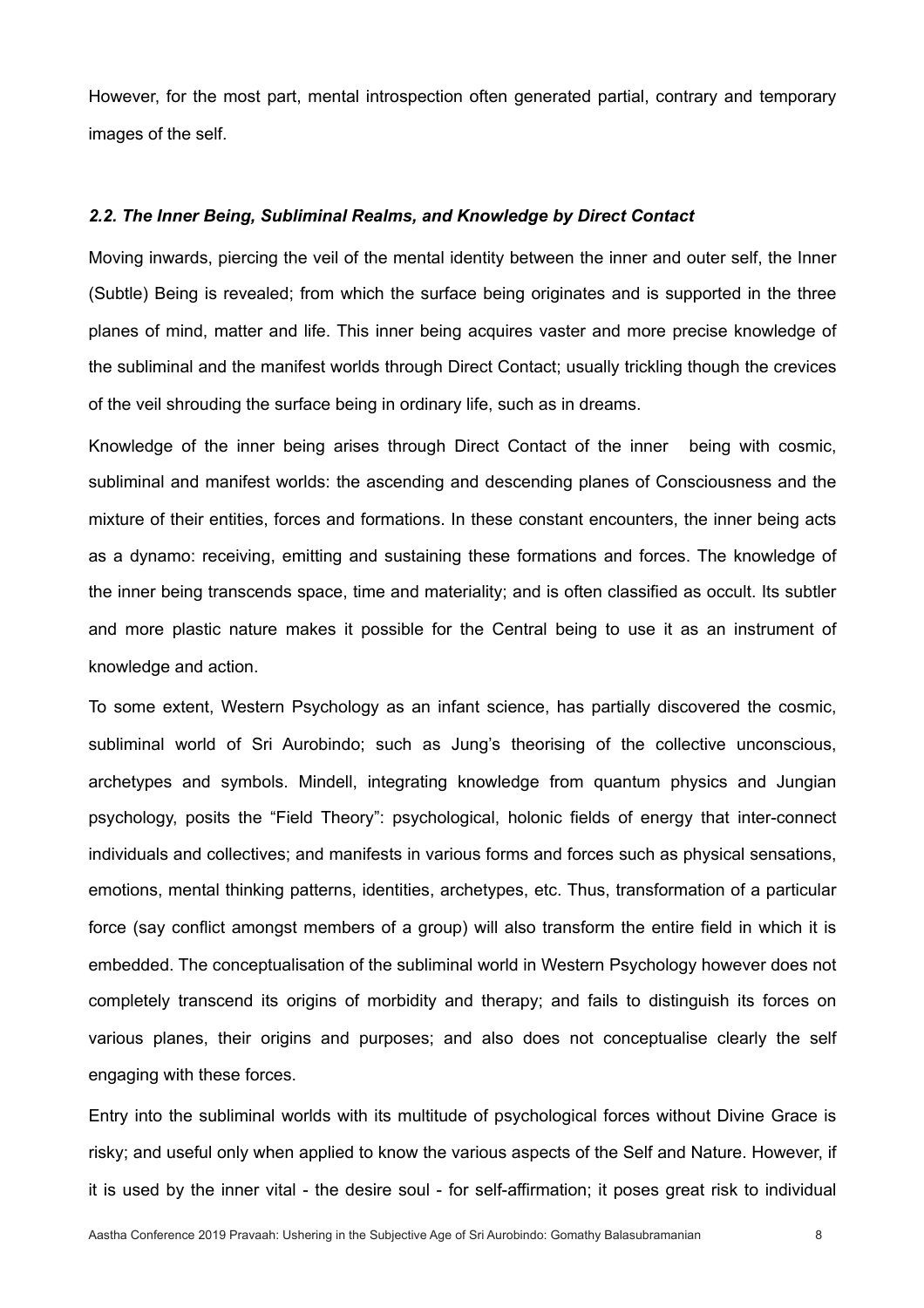progress. To distinguish the two, sufficient mental development and a strong presence of the Psychic are preferable preconditions. Sri Aurobindo discusses in detail, the advantages of aspiring for the Descent of the Divine Grace to directly transform the lower planes of Consciousness in the personality; rather than attempting to elevate these lower planes such as in Tantrism.

When knowledge arises from direct contact of the Inner Being with an object; the contact is separative. When it emerges as an instrument of the Central Being and Purushas and in identity with them, the contact is intimate. For the author, separative, direct contact of the inner being was common: such as dream journeys in the restless vital and subconscient planes. This knowledge arising from intimate, direct contact in various dreams and mediations presented a real and critical but unconscious aspect of the relationships(s) or individuals. For instance, in a Collectivity Lab in Sumedhas, the author became conscious of the subtle inner self that could expand beyond time and space; and could know accurately in advance, the order in which she would meet the members in the larger community in the immediate future.

For the author, the knowledge of the inner being served a similar purpose of developing discernment about the self and nature as mental introspection; albeit with more clarity and precision. Arriving upon this subliminal knowledge was analogous to unknotting a ball of wool; with the unravelling of each knot opening new dimensions. It also posed several risks; requiring a great deal of alertness and discernment to identify the source and purpose of the forces with which she came into contact; particularly hostile forces from the lower planes of consciousness. Cultivating the practice of rejecting these forces; and when this was not possible, engaging with them only while remembering the Divine was invaluable practice. Thus, the author did not idly seek the knowledge of the inner being; and learnt to treat it with caution, waiting for corroboration from manifest reality or knowledge from deeper / higher sources.

## *2.3. The Psychic, Divine, and Knowledge by Identity and Direct Contact*

According to Sri Aurobindo, true individuation occurs when consciousness shifts from the surface mental and inner being to the Psychic / Central Being and becomes established there; when the Individual knows Reality though Identity and Intimate, Direct Contact; and uses the instruments of the Inner and Surface Being to act in the world.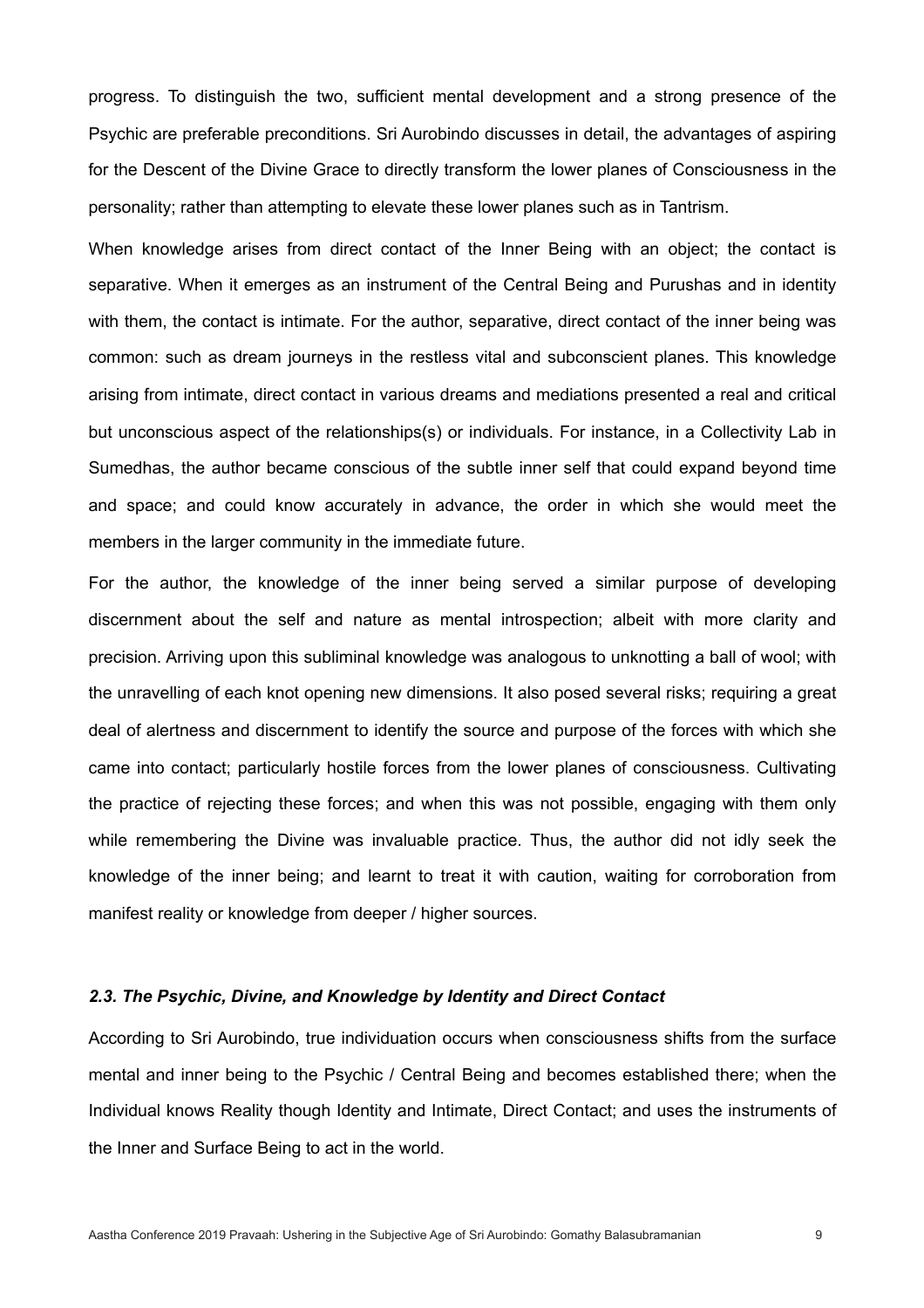Writing about the parts of this Central Being and its statuses, Sri Aurobindo says: *"The bindu of which you speak is not the psychic being, but the soul or spark of the Divine which supports each existence; the psychic being is usually seen in form as a Purusha. The psychic being is the soul or spark of the Divine developing a form of itself in the evolution which travels from life to life. The Jivatma and the soul are the same, but in two different statuses. The Jivatma is the Ansha of the Divine standing above the consciousness as the individual self and unchanged by the evolution the soul is the same descended into the evolution and developing its consciousness from life to life until in the opening of knowledge the psychic being realises its oneness with the self above."* 

Describing the Psychic, Sri Aurobindo further says: *"The psychic being is formed by the soul in its evolution. It supports the mind, vital, body, grows by their experiences, carries the nature from life to life. It is the psychic or caitya puruṣa. At first it is veiled by mind, vital and body, but as it grows, it becomes capable of coming forward and dominating the mind, life and body; in the ordinary man it depends on them for expression and is not able to take them up and freely use them." (Sri Aurobindo, Letters of Yoga, Book 1, Chapter: The Parts of the Being and the Planes of Consciousness)*

In the Spiritual Individual, the Central Being and the Psychic use the instruments of the Inner Being through the Purushas in the three subtle planes: Inner Vital supported by the Vital Purusha that evokes devotion for the Divine, Inner Mental supported by the Manomaya Purusha that receives knowledge from the higher planes; and the inner subtle body by the Physical Purusha that evokes the evokes delight in existence. In the ordinary individual, the Purushas as Being witnesses and consent to the various forces of Nature (Prakriti). In the spiritual person, in whom the Psychic is at the forefront of Becoming, the Purushas use the instruments of the Inner Being in Nature. Knowledge arising from Intimate, Direct Contact of the Purushas was qualitatively distinct from the knowledge arising from the inner, subtle being in two ways: freedom from the desire soul and Certitude of its origins in the Divine.

Knowledge by Identity of the Central Being is accomplished by true Individuation; where the Individual is established in his Psychic (Antaratmah) and united with the Central Being in its location above the head; and expands to discover the underlying unity of the Spiritual and Cosmic Self. Knowledge by Identity thus included the discovery of the Cosmic Self of the Imminent Divine (Inclusion); of the Indwelling Self (of the Divine in Others); and of the Self in which all Selves dwell.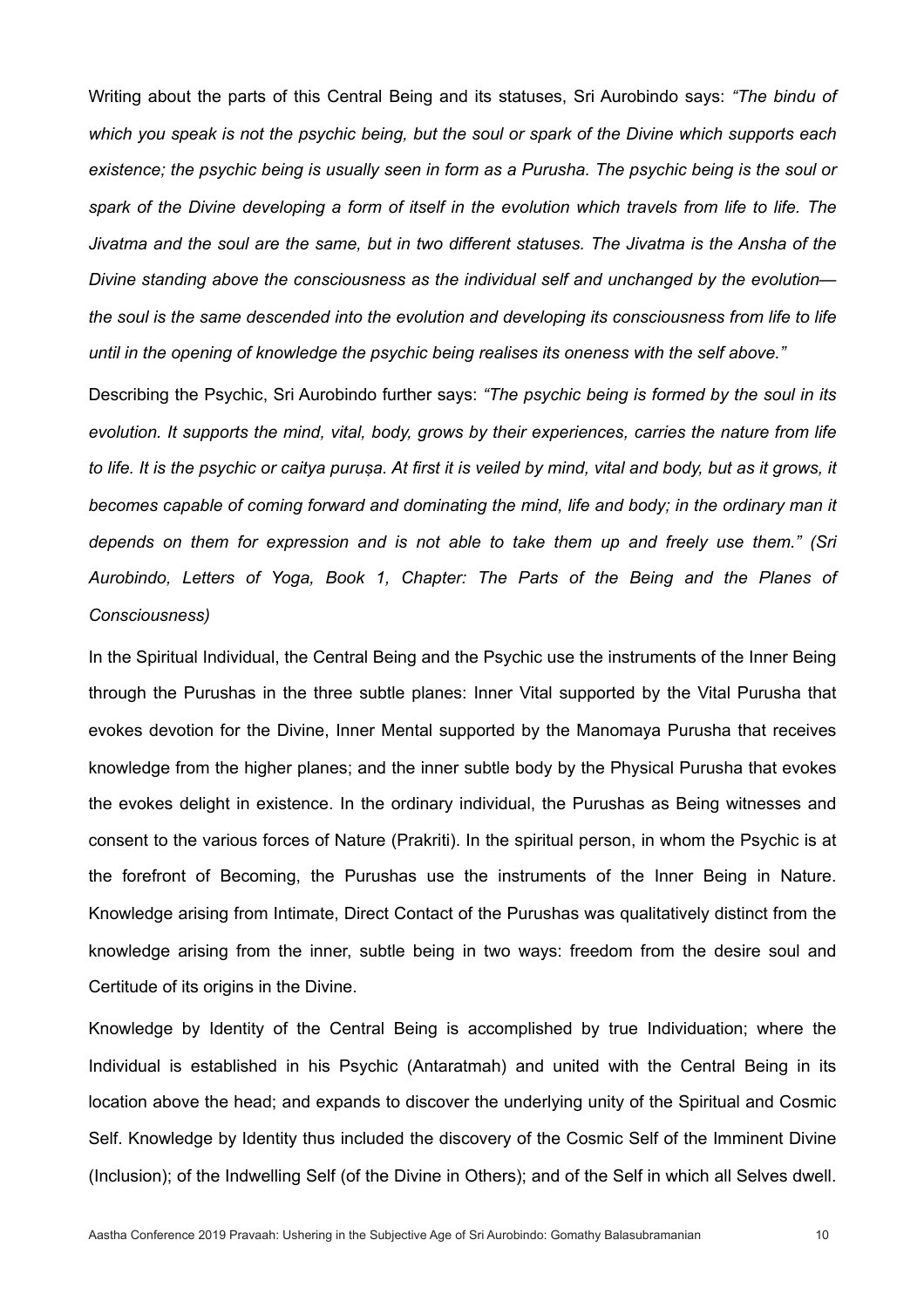Knowledge innate to the Psychic is aspiration for unity with the Divine; and a quiet rejection of all lower movements of the personality.

Knowledge arising from the Purushas were relatively more common for the author. For instance, while practicing Vipassana (based on observing the body), the author experienced her subtle body dissolve in waves of energy; and could see from the location of the Physical Purusha, a single drop of water fall. In the Bindu Labs, the author could consciously identify the location of the mental and vital (in one instance) Purushas. Experiences of Knowledge arising from the Psychic were very rare; such as contact with the Guru. While the certitude of this knowledge remained without doubt; it was incomprehensible to the mental self; and the vital nature immediately captured and distorted it for self affirmation. If sincere aspiration was present, then these tendencies were corrected by Grace over time.

This was evidence in writing this paper. The first draft of the rational mind was fragmented, given the vast ranges of Consciousness considered. At this point, there was a vision of the Mental Purusha examining the various parts of the Being, creating directionality. Simultaneously, the vital seized this vision to affirm proficiency in the subject; resulting in fundamental errors in the second draft. Just before submission, a small voice murmured a warning. As a result, the author went back to the original texts, identified her error, and rewrote the paper significantly.

Besides the expansion and refinement of the mind of the author, some other key shifts may be attributable to these Supra-rational experiences: a shift from an agnostic to a spiritual mind in aspiration for the Divine; clearer work purpose creating correspondence between the inner and outer self; increase in inner silence, equanimity and resilience to withstand shock from inner and outer worlds; significant reduction in self-destructive thoughts; increased harmony in relations; and increased recognition of existential Delight as an innate aspect of daily life.

## **3. Emerging Subjective Civilisational Turn**

Sri Aurobindo theorises that the evolution of human civilisations towards "Loka Sangraha" - Unity of the World - is through four Ages: the Symbolic Age as well as the Typal and the Conventional Age of the past; the current Individual and Rational Age; and the emerging Spiritual and Subjective Age. Each of these Ages usher in new kinds of knowing and Truth; with distinctly different but related ontological and epistemological foci.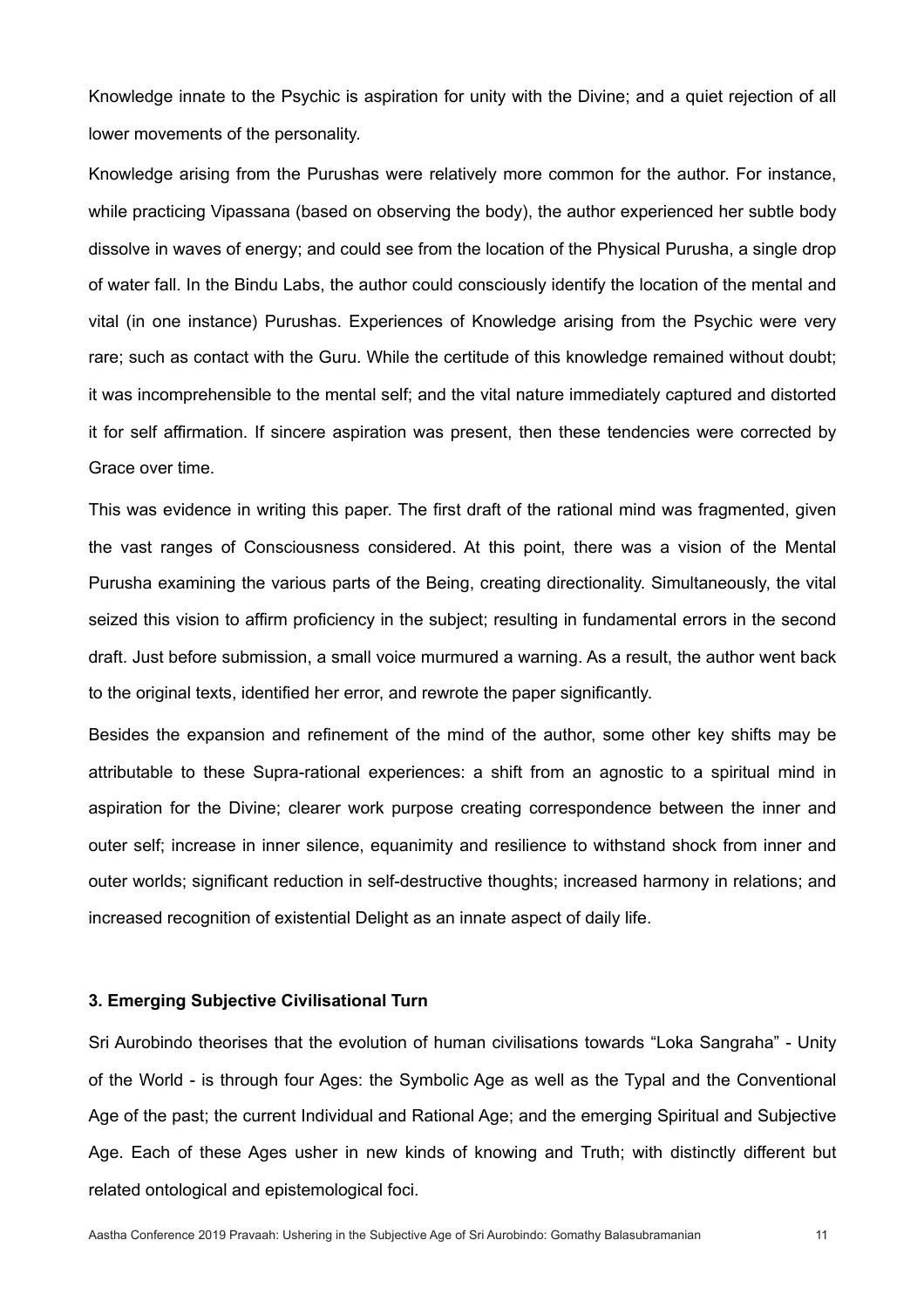The ontological concern of the ancient, religious man (such as the Vedic Rishis) of the Symbolic Age was the Divine and Consciousness; and his epistemology was Identity and Direct Contact that intuitively understood Self, Nature and the Divine. The Vedic Seer did not "know" as one does with rational and utilitarian mind of current times. For the mystic seer, the Vedic sacrifice was the symbolic surrender of all aspects of his/her personality and experience in the fire of aspiration reaching the Divine; with the sacrificer, the sacrificed, the means and the ends of sacrifice experienced as aspects of the same, underlying unity. Many of the ancient Indian texts arising from this "seeing" and "hearing" were articulated through art: living narrations of luminous truth about the Divine and human existence.

In the Typal age of the philosophical sages (Upanishads), while the Spiritual still remained a critical, ontological concern; the main ontological focus shifted to the human soul, psychology and society. Thus, knowledge characterised the Ideal principles of individual Being (Swabhava); his/her unique laws of Becoming (SwaDharma); in the fulfilment of one one's duty (Karma or action - as different from fate); and relations with others through conventions and forms (Shastras). Over time, the Spirit receded from the external forms of Typal knowledge; leaving behind accreted conventions and doctrines, giving rise to the Conventional Age. various. The source and object of Truth was no longer the Divine or the Self or science and society; but conventions and doctrines underpinning the authority of the priest and king; and sustained unequal social institutions such as caste, class and gender.

In the West, faced with the oppression of the conventional age (church and empire), the Individual and Rational age was born in full force with its cry of liberty, equality and fraternity. The individual no longer trusted religious edicts and doctrines; established the independent, rational mind as the highest authority of truth; and set out to seek universal laws of self and the world. This age ruptured the political dyad of the Priest and King; replacing it with the economic dyad of Business and Labour; moving from accumulation of physical power and territory, to vital power of money and possessions. Thus, the rational man of the last two and half centuries is also the economic man; creating great webs of inter-dependence devoted to organised mechanical efforts driving the world to uniformity and accumulation; evident in the economic globalisation in current times; creating unprecedented inequality.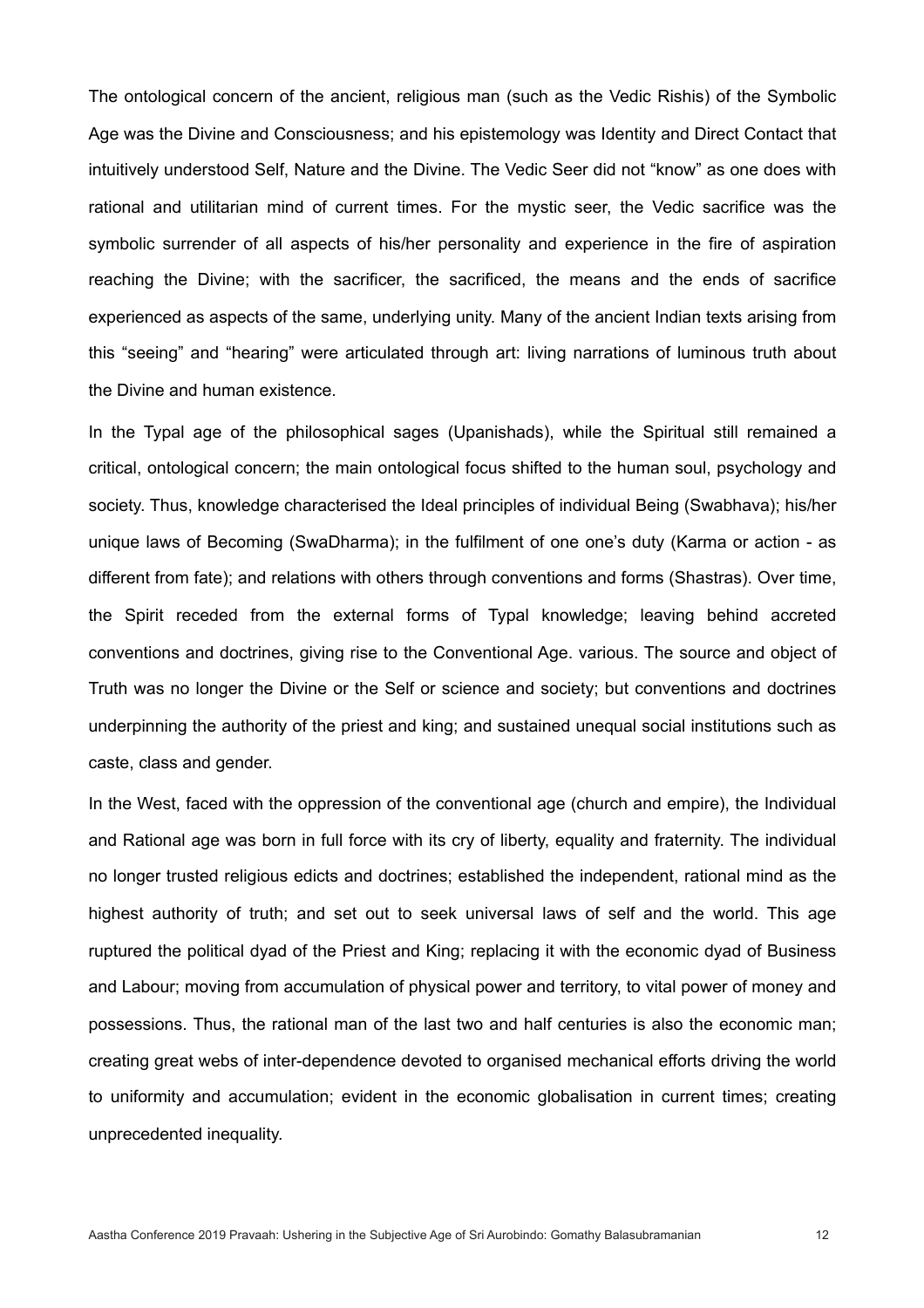The Individualist and Rational Age is also preparing the world for the emerging Subjective Age. The movement of rational enlightenment is corroding past infra-rational and oppressive social conventions and doctrines: questioned social inequalities; established universal education and rational, mental development; established democratic governance (symbolising the right of all individuals to live according to their unique nature and laws; and in a homage to the universal human spirit condemned all forms of violence. These advances establish Equality more firmly; an essential precondition to the Unity (with diversity as opposed to uniformity) of the emerging Subjective Age.

Epistemologically, objective western science of the Rational Age has exhausted the limitations of objective knowledge; and is turning to subjective methods and worlds. Increasingly, individuals across the world are turning inwards to understanding the universal, inner self: its purpose and meaning; creating the occasion for the economic and rational being to transform into the spiritual being of the emerging Subjective Age; including the mental man and transcending him to inner and higher truths. In this subjective age, not only will free individuals discover their full potential on progressively higher planes of Consciousness; but will be united through psychological interdependence with the group and society. The contraries between West and East, of not just ontology and epistemology, but also of geography, nationality and race would be transcended; resulting in new forms of collectives in keeping with inner truths.

### **4. Here and Now, Process Work and the Future**

Currently, the physical sciences have developed a composite and consistent enquiry about objective reality to discover its various inner laws. For instance, physics as a discipline, is now able to precisely measure and manipulate different material phenomena to produce engineered products. In comparison, theoretical and methodological progress in the Subjective Sciences are only now emerging. The utilitarian, therapeutic character of Western Psychology has resulted in significant advances in practical mental frameworks and methods of working with the subliminal self. Looking to India and the East, where the ontological focus on Consciousness has remained constant, there is a surfeit of subjective epistemologies as part of religious enquiry. Use of such epistemologies (such as various forms of mediation, for instance) are developed within the context of a religious institution. These face the challenge that Sri Aurobindo addresses in his writings: to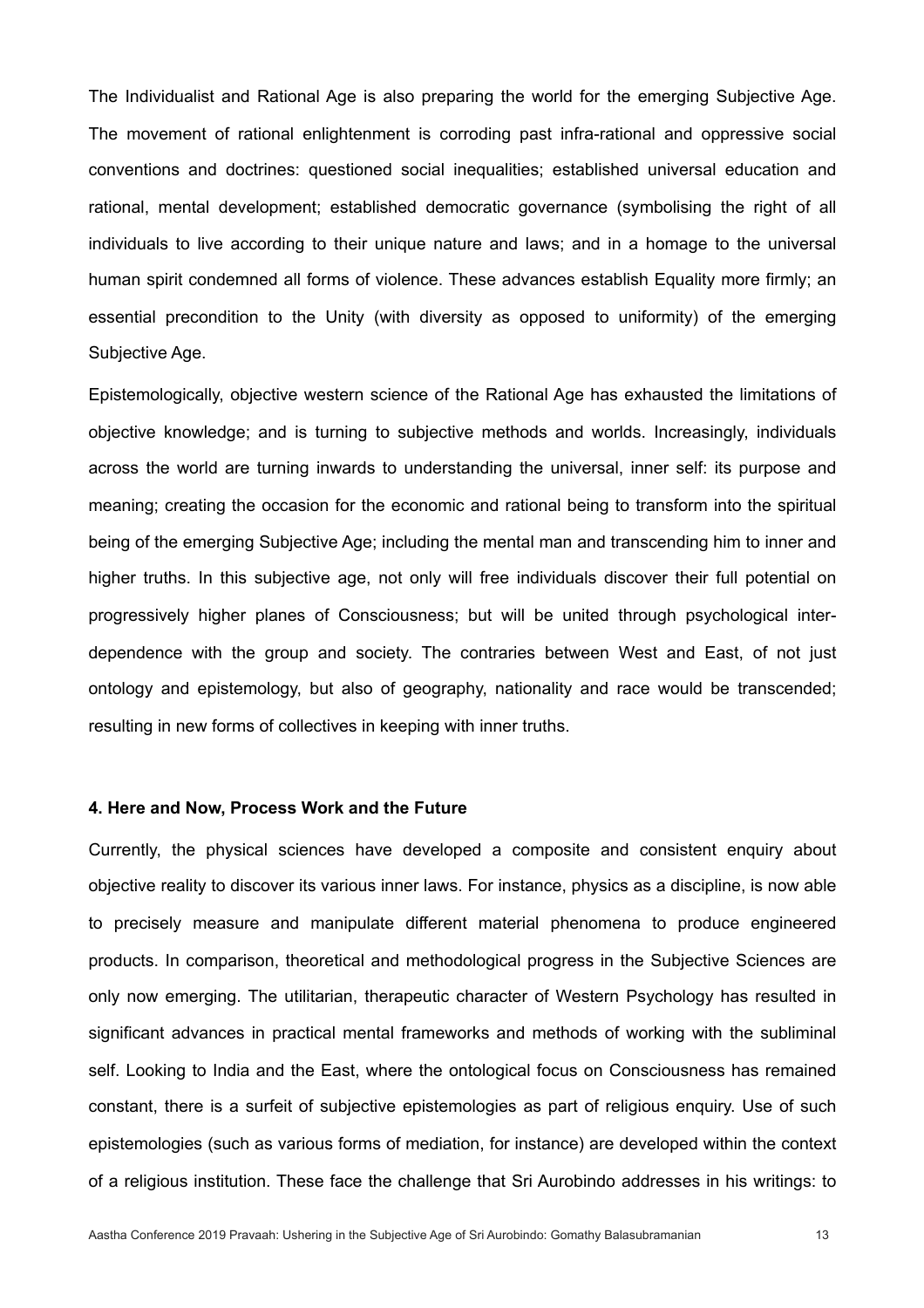revive the Spirit behind the knowledge; without also reviving their past, divisive and limiting forms and encrustations.

The emergence of Process Work as a discipline of applied behavioural sciences; with its capacity to discover, apply and refine various subjective epistemologies through experimentation; may be a significant contemporary and progressive development in the field of knowledge. It is premised on universal applicability; has an innate spirit of dispassionate, scientific enquiry; and gives importance to experiential knowledge in a spirit of enquiry rather than instrumentality. Its intuitive, emergent focus on the "here and now" has great potential to cast light on the surface being, transform and dissolve it. Its experiential focus may also may shift consciousness to the inner self; resulting in illuminating and powerful knowledge about the self; and creating harmony and unity through intimate, direct contact and identity. Because of its experimental and emerging nature, as a discipline, it is free to take a futuristic location in its approach.

In particular, the Bindu Labs and the experiential courses of the Indian Psychology Institute generated fields of consciousness in the self and the collective; where the parts and planes of the being and their relations to the world and the Divine could be revealed. These Labs had a remarkable quality of silence and stillness; with unfolding experiences often filled with light and power; and distinctly different from the normal experiences of release and enlivenment arising from work with subconscient forces. They transcended mental religious models as well as existing psychological theories in their catholicity of form and expression. The Bindu Labs, which carry some of the heritage of the Prof. Pulin Garg's work and uses symbolism and rituals (particularly Eastern Symbolism) to evoke deeper forms of knowledge, may be amongst the forerunners to the future in Process Work.

Process Work as discipline of Applied Behavioural Sciences in its encounter with the "Here and Now" has been at the frontier of psychological and phenomenological subjective turn in Social Sciences. As western psychology has clearly evidenced, pain, fear and violence are powerful forces of the human personality; and may offer immediate opportunities for profound transformation. Thus, Process Work has implicitly accepted suffering and its transformation as a critical aspect of individual and collective progress. However, the pre-occupation with perceived pain of Being arising from these roots in morbidity must not outweigh the acknowledgement of the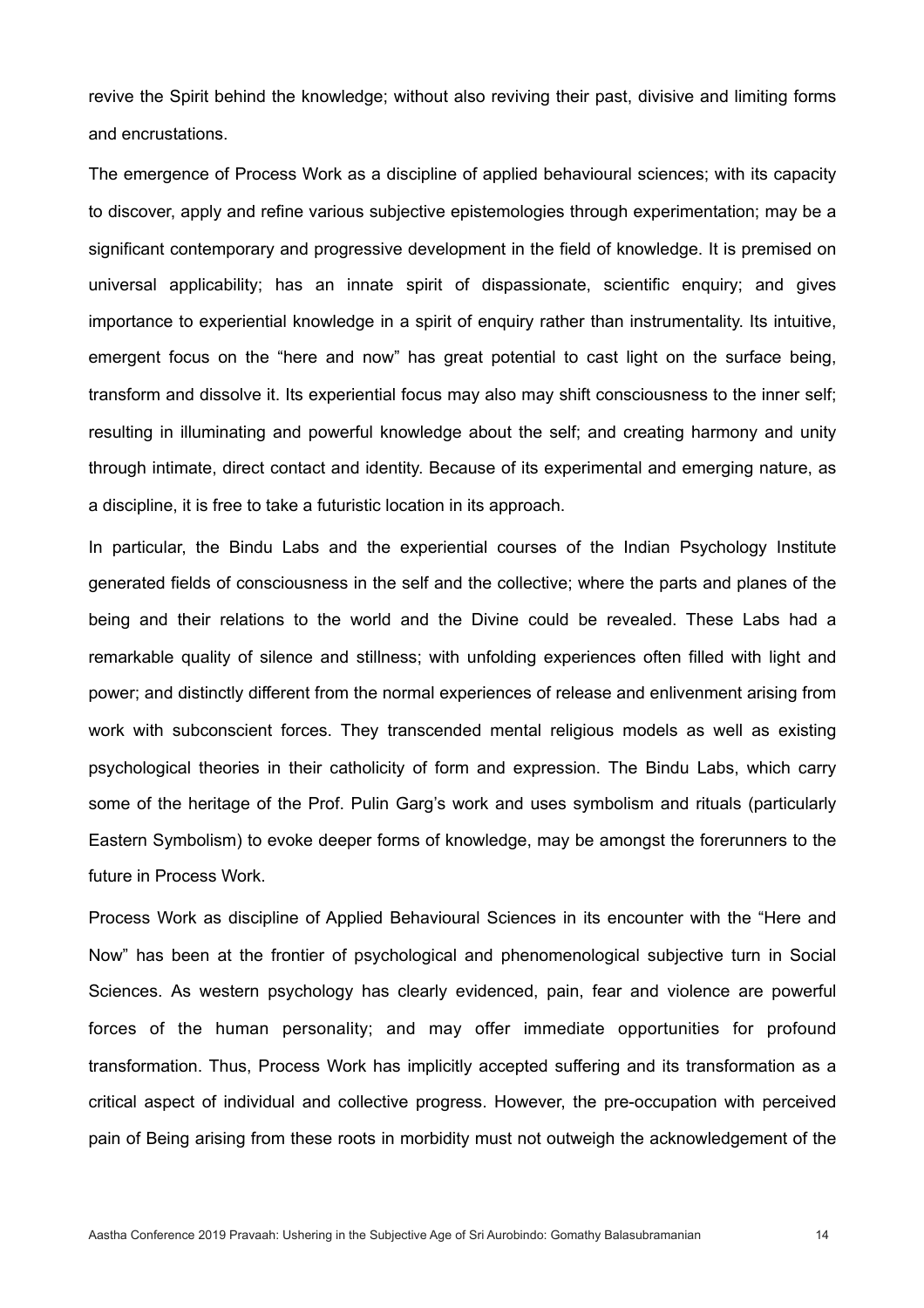constancy of its existential delight. This expansion must be clearly articulated in the aspirations and ideals of the Discipline, its approaches and methods.

Thus, it must expand its thinking to embrace the vast subliminal realms of human experience including aspects of the Spirit and Consciousness without recoil; harmonising diversities of individual experience and disciplinary approaches at deeper and higher levels. It must also expand its experiential ranges through a constant process of discovery and dialogue across approaches, religions and geographies; integrating and harmonising irreconcilable, parochial aspects of the rational mind and its various preferences and tendencies. For this, it must strengthen its academic roots on several fronts: generate theories of the future and test current theories of the self, group and community; pro-actively introduce Process Work in curriculum and pedagogy such as Field Work in Social Work courses; and re-vitalise the spirit of education by restoring meaning to its original high purpose of constant individual and social progress.

The contribution of Process Work to management of organisations and industry has been well articulated and demonstrated. There has also been some recognition of its contribution to civil society initiatives such as Generative Dialogues between diverse stakeholders to address systemic solutions such as malnourishment. Process Work with its potential to create collectives of equal membership has an invaluable role to play in community and social well-being; and must invest proactively to reach into communities and civil society to foster leaders who address core and intractable social justice issues in local contexts. This is particularly relevant to countries like India, where even basic education is inaccessible and of poor quality, leave alone systematic methods of self-enquiry and self-actualisation.

Looking to the future of Process Work as an academic discipline, language and definitional clarity is critical for discernment; while working with subliminal domains and supra-rational experiences. In the West, Ken Wilber's Transpersonal Psychology as well as Mindell's Process Work are examples of efforts to create new language in Psychology and Applied Behavioural Sciences to explain phenomena beyond the rational mind. In the East, with its advances in understanding human experience; there is a surfeit of texts in a number of languages; encoding the vast canvas of subjective enquiry in extra-ordinary detail. However, these texts use the same term, say "soul", in different and often contentious ways. It is here that Sri Aurobindo's theories with their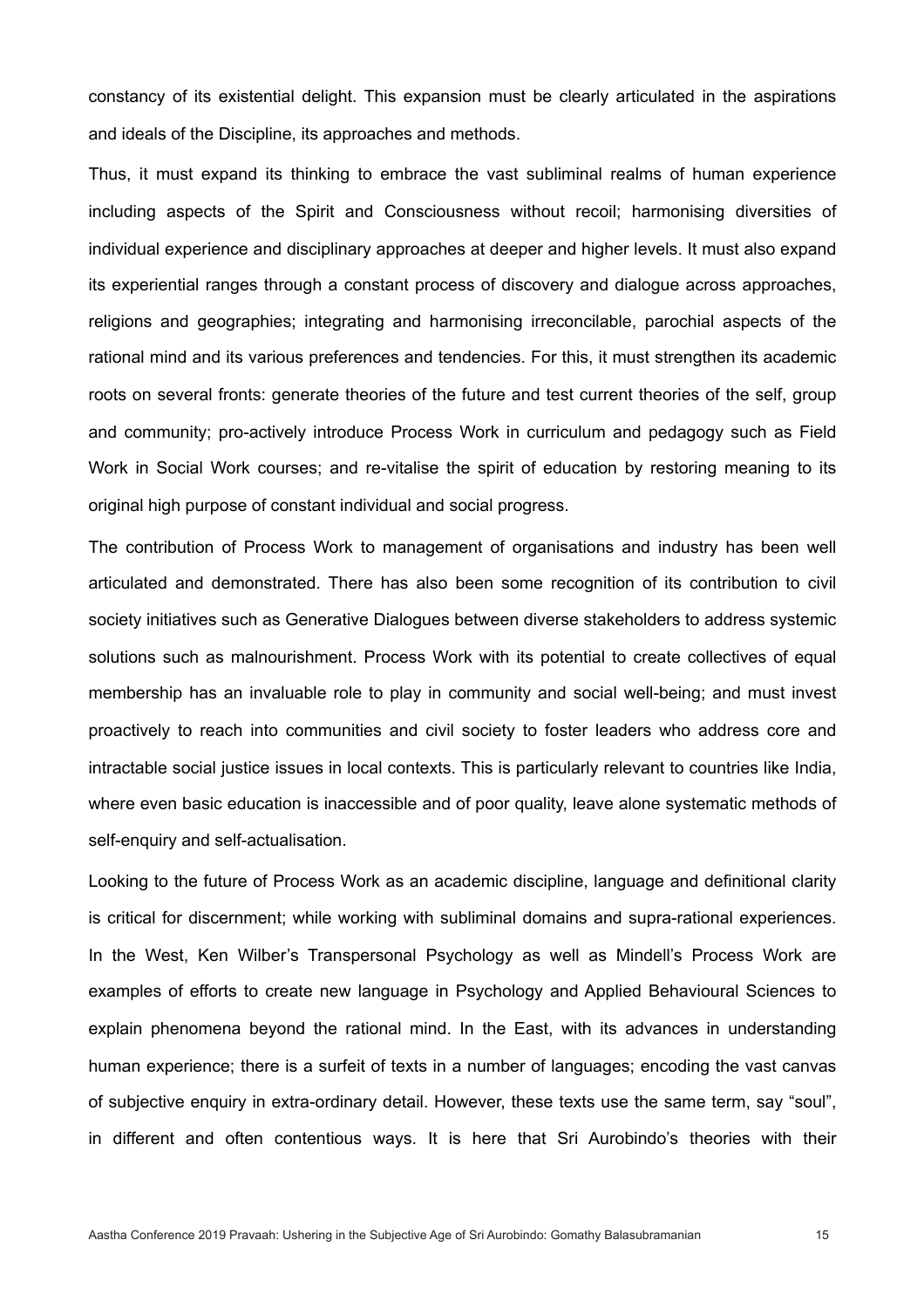consistency of definitional clarity, their focus on integration based on acknowledgement of origins, and their future orientation (rather than the past) may be critical.

In conclusion, Sri Aurobindo theorises that earthly existence is the playground of the Divine children in the Being's journey of Self Realisation - the Khshetra of Becoming where the the Inner Spark may Flame. For the author, Process Work Labs represents a microcosm of this holonic playground; a field of conscious practice in the "here and now"; where the inner and higher self of the individual and the collective may be revealed and realised experientially in unexpected ways. The importance of such conscious fields of practice to nurture spiritual individuals, who transcend the past and march towards the adventure of the future, is only likely to increase in the emerging Subjective Age.

*"On the path of Truth, in order to know more you must put into practice what you already know. A*  little bit of sincere practice is worth much more than a lot of written or spoken words" (The Mother, *1953)*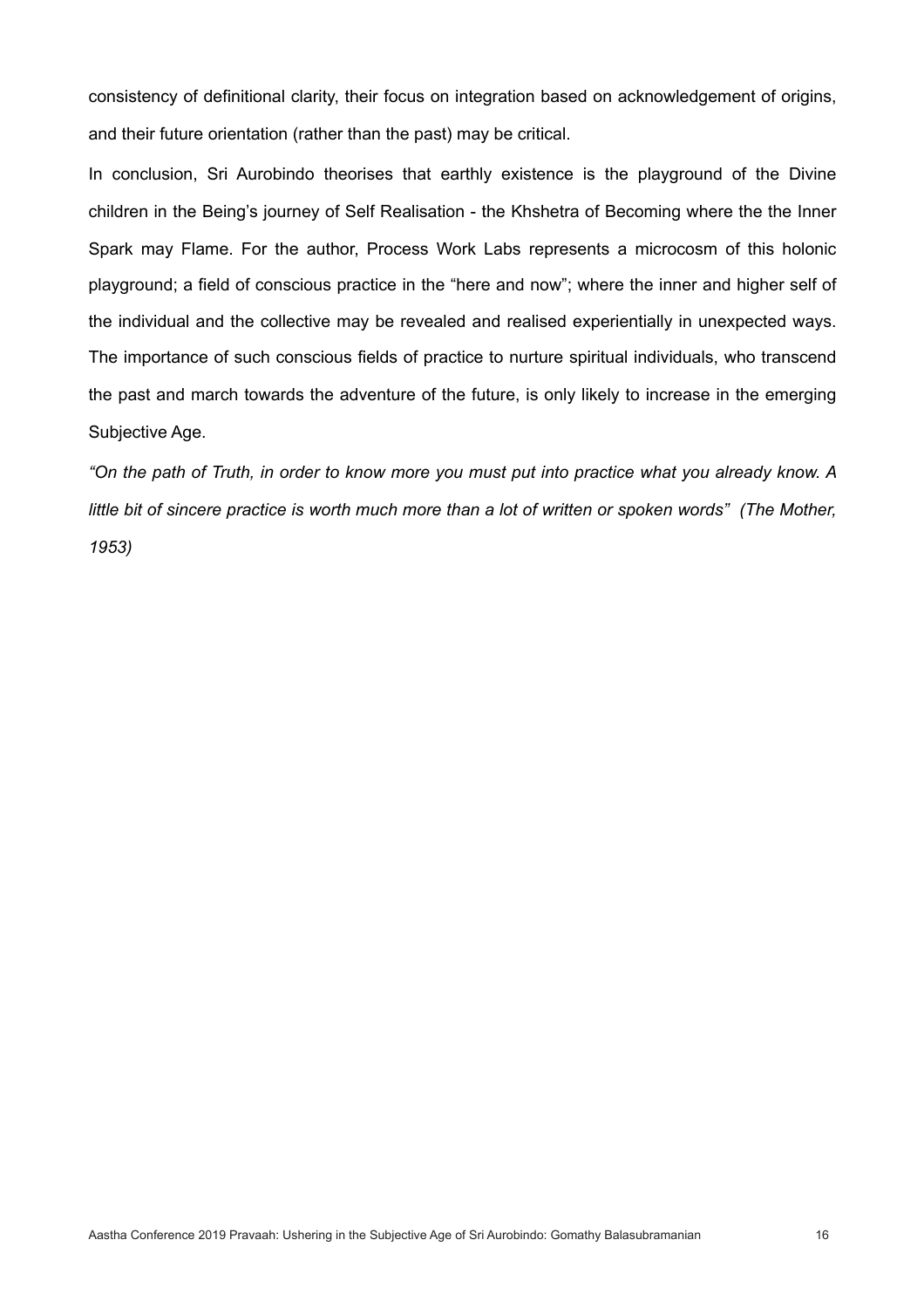#### **Bibliography and References**

Alfassa, Mira; Conversations With Mother 14: Speech and Practice. July 1953

Aurobindo, Sri. first published in 1949. The Human Cycle: The Psychology of Social Development, Lotus Press, Twin Lakes, Wisconsin [ISBN 0-914955-44-6](http://en.wikipedia.org/wiki/Special:BookSources/0914955446)

Aurobindo, Sri. first published in 1949. The Ideal of Human Unity: The Psychology of Social Development, Lotus Press, Twin Lakes, Wisconsin [ISBN 0-914955-44-6](http://en.wikipedia.org/wiki/Special:BookSources/0914955446)

Aurobindo, Sri. The Life Divine. first published in 1949. Lotus Press, Twin Lakes, Wisconsin [ISBN](https://en.wikipedia.org/wiki/International_Standard_Book_Number) [0-941524-61-2](https://en.wikipedia.org/wiki/Special:BookSources/0-941524-61-2) 

- Book One: Omnipresent Reality and the Universe; Chapter XXVI: The Ascending Series of Substance and Chapter XXVII: The Sevenfold Chord of Being
- Book Two: The Knowledge and the Ignorance The Spiritual Evolution; Part I: The Infinite Consciousness and the Ignorance and Chapter IX: Memory, Ego and Self-Experience; Chapter X: Knowledge by Identity and Separative Knowledge

Aurobindo, Sri. Savitri: A Legend and a Symbol. Lotus Press, Twin Lakes, Wisconsin [ISBN](https://en.wikipedia.org/wiki/International_Standard_Book_Number) [0-941524-80-9](https://en.wikipedia.org/wiki/Special:BookSources/0-941524-80-9) 

Aurobindo, Sri. The Synthesis of Yoga, first published in 1972, Lotus Press, Twin Lakes, Wisconsin [ISBN](https://en.wikipedia.org/wiki/International_Standard_Book_Number) [0-941524-65-5](https://en.wikipedia.org/wiki/Special:BookSources/0-941524-65-5) (Book 1:; Chapter: The Modes of the Self

Aurobindo, Sri. Essays on the Gita, Lotus Press, Twin Lakes, Wisconsin [ISBN](https://en.wikipedia.org/wiki/International_Standard_Book_Number) [0-914955-18-7](https://en.wikipedia.org/wiki/Special:BookSources/0-914955-18-7)

Aurobindo, Sri. The Letters on Yoga. Book 1, Part II: The Parts of the Being and the Planes of Consciousness; Section I: The Organisation of the Being. Lotus Press, Twin Lakes, Wisconsin [ISBN](https://en.wikipedia.org/wiki/International_Standard_Book_Number) [0-914955-18-7](https://en.wikipedia.org/wiki/Special:BookSources/0-914955-18-7) 

Cornelissen, R. M. Matthijs (2009). [What is knowledge? A reflection based on the work of Sri](https://www.ipi.org.in/texts/matthijs/mc-knowledge-sa.php) [Aurobindo](https://www.ipi.org.in/texts/matthijs/mc-knowledge-sa.php). Matthijs Cornelissen, Girishwar Mishra and Suneet Varma (eds.) (2011), Foundations of Indian Psychology (Vol. 1), New-Delhi: Pearson.

Cornelissen, R. M. Matthijs (2011). [Types of knowledge and what they allow us to see: How our](https://www.ipi.org.in/texts/matthijs/mc-tok-ppb.php) [research methods affect the quality of our psychological understanding.](https://www.ipi.org.in/texts/matthijs/mc-tok-ppb.php) 

Cornelissen, R. M. Matthijs (2002). [Sri Aurobindo's Evolutionary Ontology of Consciousness](https://www.ipi.org.in/texts/matthijs/mc-consciousness-mit.php); Helmut Wautischer (ed.). (2008) Ontology of Consciousness: Percipient Action, Boston: The MIT Press.